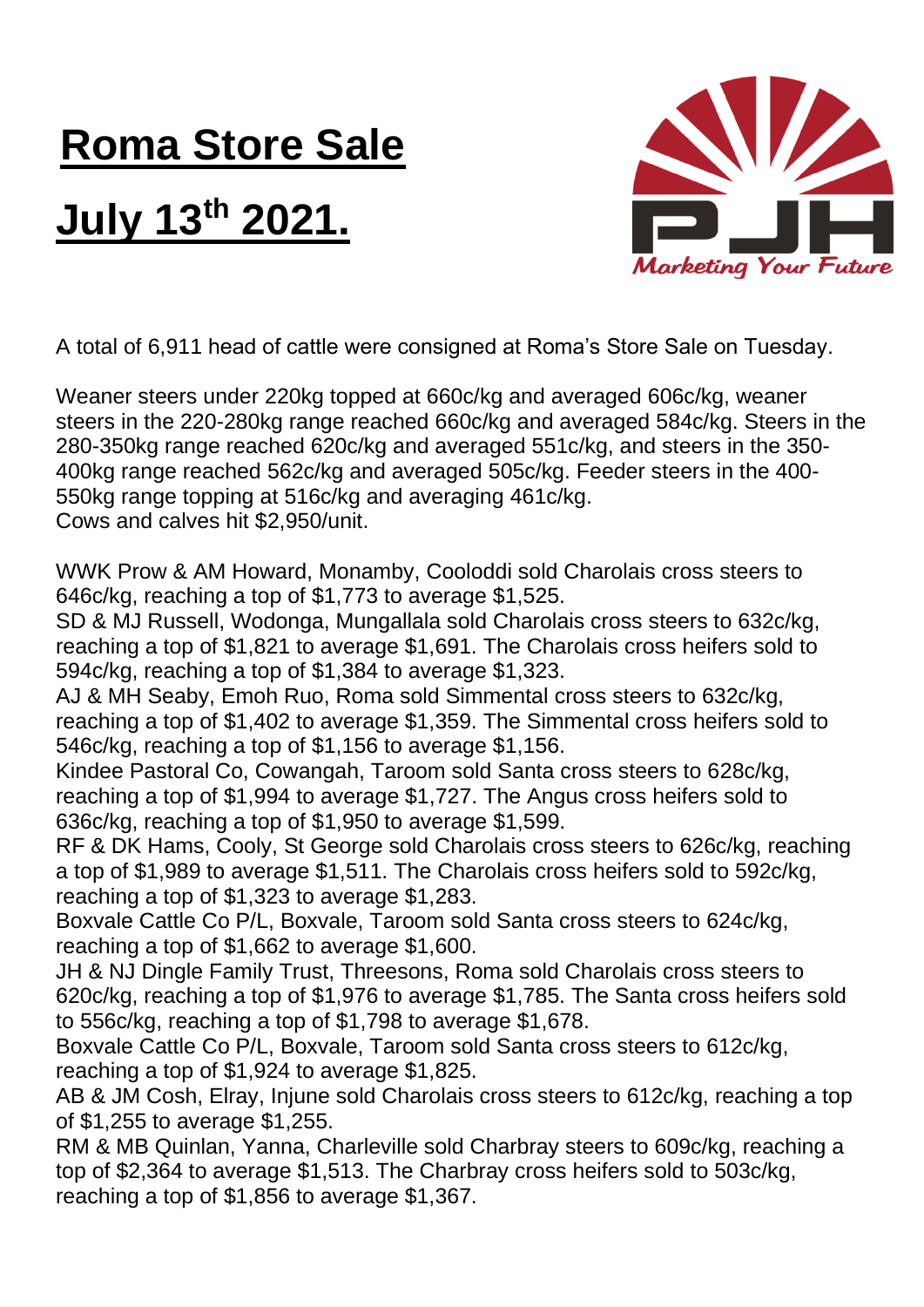Kindee Pastoral Co, Muya, Mitchell sold Angus cross steers to 608c/kg, reaching a top of \$2,586 to average \$1,830. The Angus cross heifers sold to 598c/kg, reaching a top of \$2,105 to average \$1,618.

IC Jackson, Elavirem, Injune sold Angus cross steers to 592c/kg, reaching a top of \$2,052 to average \$1,718. The Angus cross heifers sold to 586c/kg, reaching a top of \$1,633 to average \$1,548.

Stinson Pastoral Co, Roma sold Angus cross steers to 580c/kg, reaching a top of \$1,825 to average \$1,804. The Angus cross heifers sold to 542c/kg, reaching a top of \$1,482 to average \$1,482.

Brian George Alridge, Waaia, Jackson sold Angus steers to 580c/kg, reaching a top of \$1,740 to average \$1,570. The Angus heifers sold to 538c/kg, reaching a top of \$1,469 to average \$1,459.

AF & MF Douglas, Springfield, Mitchell sold Droughtmaster steers to 580c/kg, reaching a top of \$1,609 to average \$1,539.

Lynette Denton, Lorne Downs, Augathella sold Santa cross steers to 576c/kg, reaching a top of \$2,423 to average \$1,904.

RJ & LD Ferguson, Gum Gully, Roma sold Charolais cross steers to 574c/kg, reaching a top of \$1,736 to average \$1,736.

PW & YR Johnson Partnership, Oakwood, Injune sold Hereford steers to 570c/kg, reaching a top of \$1,415 to average \$1,415. The Hereford heifers sold to 520c/kg, reaching a top of \$1,252 to average \$1,252.

I & M Campbell, ST Lucia, Boulia sold Brangus cross steers to 562c/kg, reaching a top of \$1,794 to average \$1,320. The Brangus cross heifers sold to 510c/kg, reaching a top of \$1,204 to average \$1,039.

R & J Underwood, Pine Hills, Wallumbilla sold Droughtmaster steers to 560c/kg, reaching a top of \$1,728 to average \$1,673.

Spiven Pty Ltd, Sunnymead, Roma sold Droughtmaster cross steers to 532c/kg, reaching a top of \$1,944 to average \$1,884.

IH & SE Johnston, Downsview, Roma sold Santa cross steers to 520c/kg, reaching a top of \$2,088 to average \$2,002.

Ian Brumpton Holdings Pty Ltd, Oaklands, Roma sold Angus cross steers to 516c/kg, reaching a top of \$2,467 to average \$2,242.

AR, C & NJ Hamilton, Beresford, Taroom sold Brangus steers to 512c/kg, reaching a top of \$1,739 to average \$1,643. The Brangus heifers sold to 542c/kg, reaching a top of \$1,597 to average \$1,579.

Tyrconnel Downs Pastoral Co, Tyrconnel Downs, Mungallala sold Droughtmaster steers to 510c/kg, reaching a top of \$2,076 to average \$1,834.

Keddstock Pty Ltd, Moongool, Yuleba sold Charolais cross steers to 500c/kg, reaching a top of \$2,317 to average \$2,039. The Charolais cross heifers sold to 482c/kg, reaching a top of \$2,050 to average \$1,861.

Barry Reid, Brekkerdam, Roma sold Charolais cross steers to 496c/kg, reaching a top of \$1,965 to average \$1,965.

CF & D Walsh, Townsend, Roma sold Santa cross steers to 491c/kg, reaching a top of \$2,301 to average \$2,104.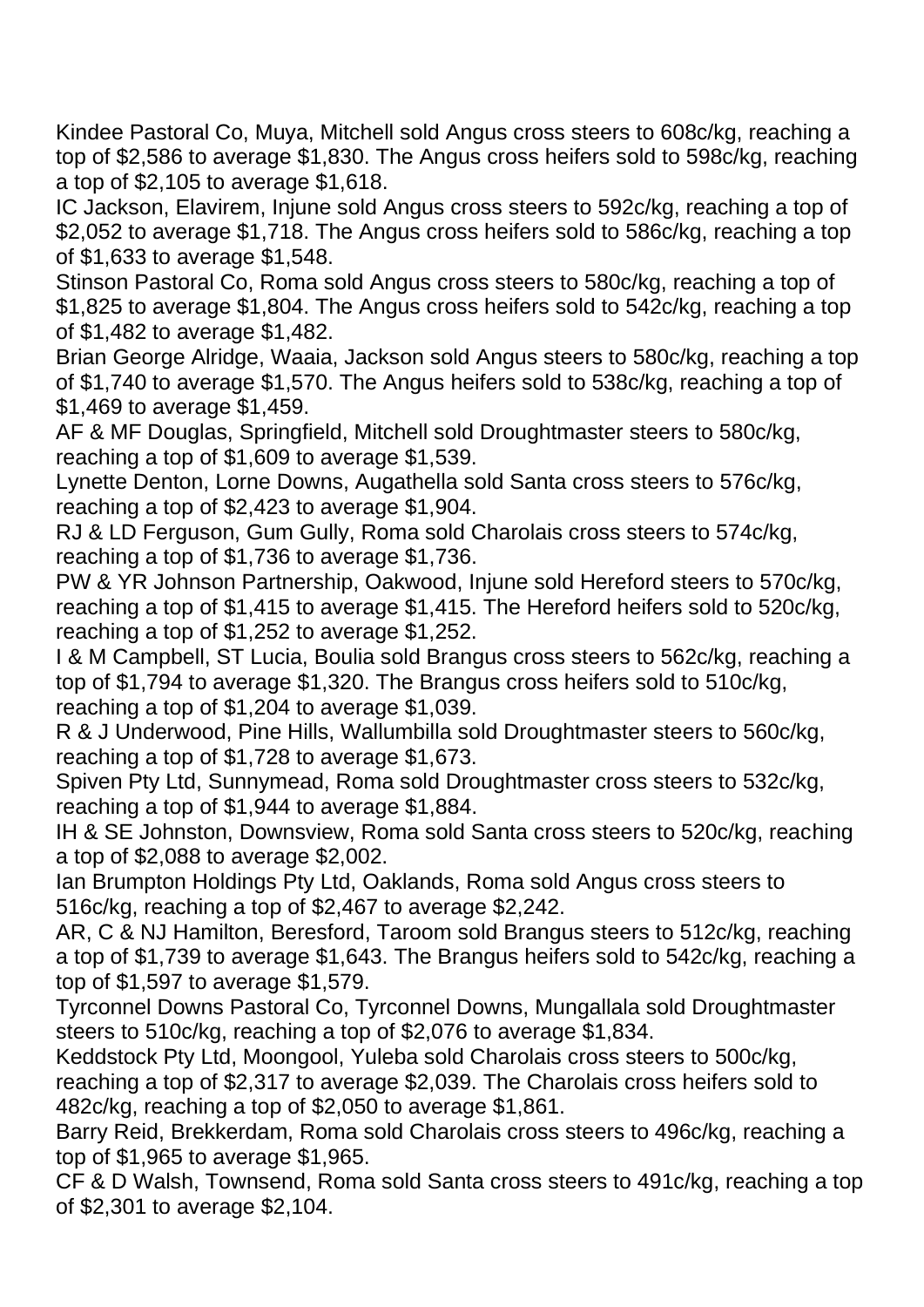Warwick Cooper, Donnabar, Wallumbilla sold Angus cross steers to 476c/kg, reaching a top of \$2,336 to average \$1,816.

Heifers under 220kg topped at 620c/kg and averaged 560c/kg, while heifers in the 220-280kg range topped at 636c/kg and averaged 539c/kg. Heifers in the 280- 350kg range topped at 620c/kg, averaging 493c/kg. Heifers in the 350-450kg range topped at 538c/kg, averaging 448c/kg.

Paraway Rocklands Station, Rockhampton sold PTIC Angus cross heifers to \$2,400 to average \$2,068.

Bruce Smith sold Santa cross heifers to 538c/kg, reaching a top of \$2,211 to average \$2,097.

Dart Pastoral Co, Springbok, Injune sold Charolais cross heifers to 510c/kg, reaching a top of \$1,858 to average \$1,686.

Torres Park Grazing, Cherry Hills, Injune sold PTIC Santa heifers to 496c/kg, reaching a top of \$2,024 to average \$1,906.

Strathleigh Farming Co, Strathleigh, St George sold Belmont red heifers to 455c/kg, reaching a top of \$1,983 to average \$1,932.

Wylarah sold Charolais cross heifers to 410c/kg, reaching a top of \$1,996 to average \$1,579.

Cows in the 300-400kg range reached 292c/kg and averaged 266c/kg, while cows in the 400kg-500kg range reached 329c/kg and averaged 307c/kg. Cows over 500kg topped at 336c/kg, averaging 311c/kg.

Dart Pastoral Co, Keen Gea, Torrens Creek sold Brahman cross cows to 336c/kg, reaching a top of \$1,915 to average \$1,554.

Institutional Investments P/L, Roma Downs, Roma sold Brangus cows to 323c/kg, reaching a top of \$2,153 to average \$2,153.

## *NEXT STORE SALE IS 20th JULY PJH SELL 2 nd POSITION*